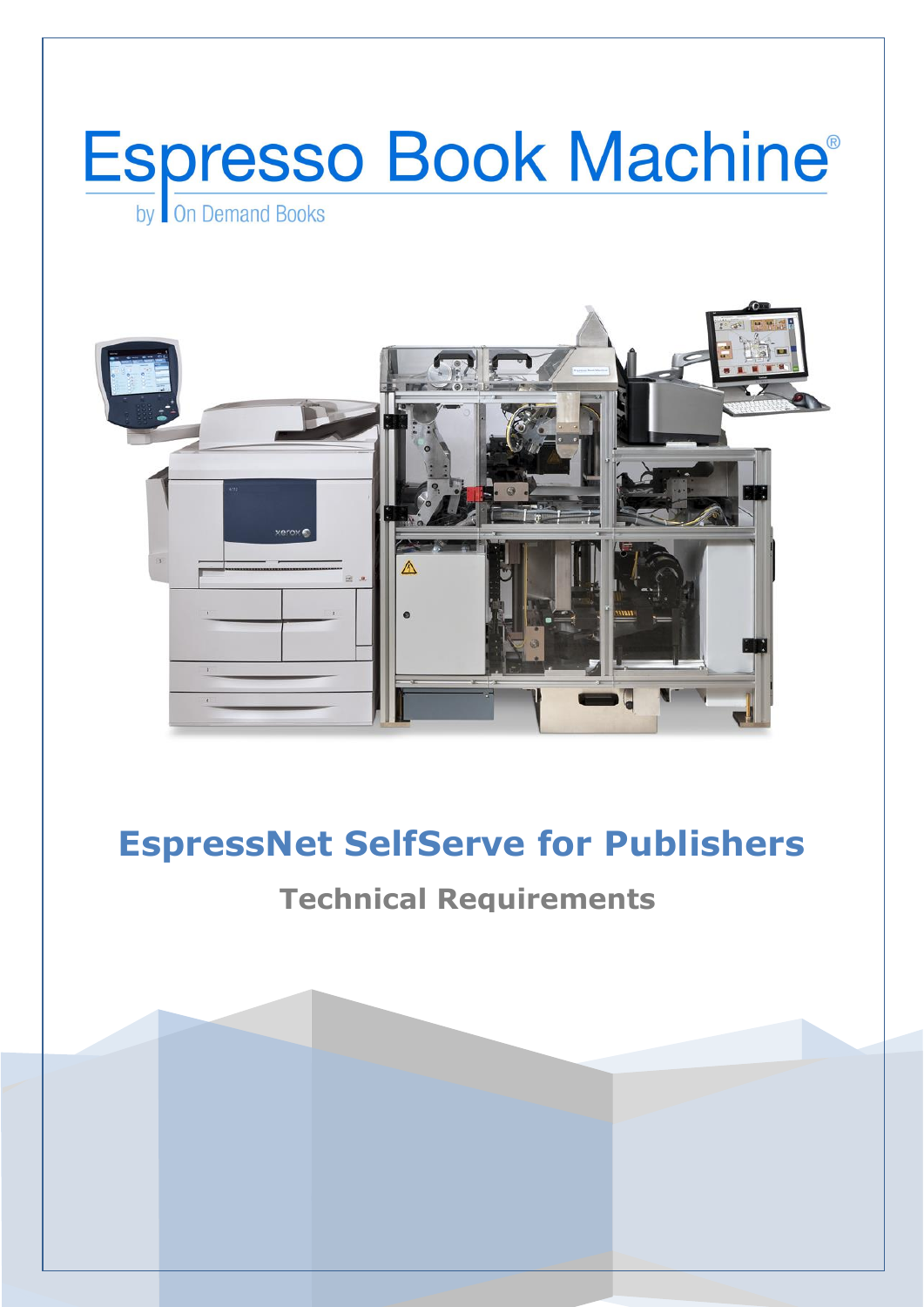#### **Basics**

There are two basic requirements for uploading a title to EspressNet via the SelfServe interface: 1) two print-ready PDFs and 2) book metadata.

The two PDFs required are the cover file and the bookblock file, which will be used to print the book. File formatting requirements are outlined below.

The metadata options are as follows. An asterisk indicates a required field.

Title\*

Subtitle

Author Name\*

Publisher

Imprint Name

#### ISBN 13

If you do not have an ISBN for the title, SelfServe will automatically assign a Book ID for internal tracking purposes.

Book Description

Main & Secondary Subject categories\*

SelfServe categorizes books according to the BISAC Subject Codes. To see the list of categories go to <https://www.bisg.org/bisac-subject-codes> and click on the link for the current Subject Headings List. Click on any given category to see the sub-category options. SelfServe refers to the subject categories by name as opposed to associated code.

Language\*

Number of Pages\* Refers to the full page count of the bookblock PDF

Trim Size\* Width and height of the book, can be entered in inches or millimeters

Paper Color\* Also indicates paper weight – see Cover File requirements below

Suggested Retail Price\* (in USD)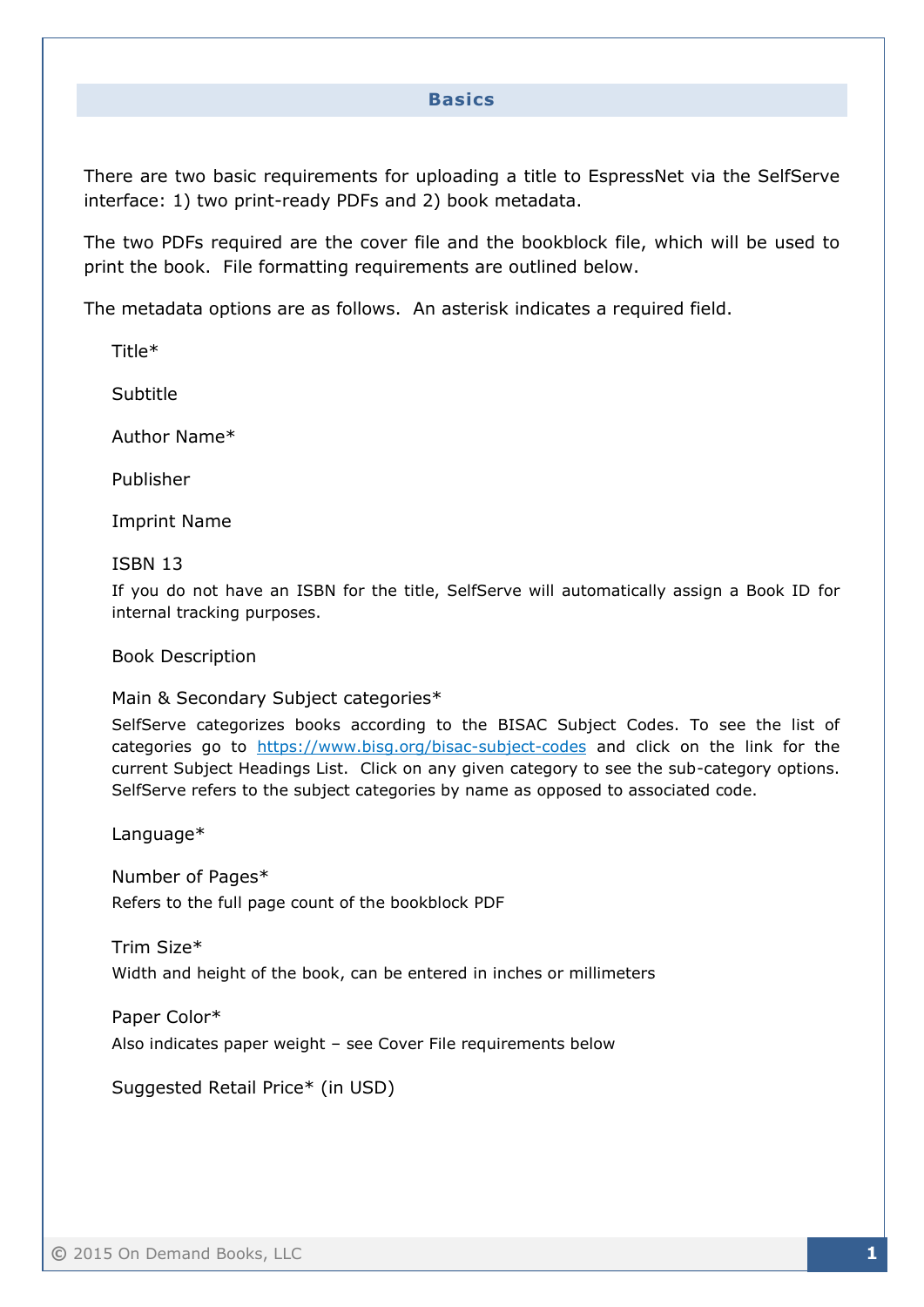#### **SelfServe Pricing Model**

There is currently no fee to use EspressNet SelfServe or to participate in the EBM channel. As the content provider you set the suggested retail price (SRP), though there is a base minimum of \$5.00 per book plus \$0.015 per page. As the publisher, you receive 25% of the SRP for every book sold. Since the EBM owner pays for consumables and production, the 25% is pure profit to share with your authors.

The base minimum referred to above is the minimum amount that must remain with the EBM location after the 25% content fee is remitted back to you, the publisher. The base minimum amount is calculated according to the length of the book, and assures that if an EBM prints and sells the book, that location will earn enough to cover their production costs.

For example, for a 200 page book the base minimum amount would come to  $$8.00. (200 \times 0.015) + 5 = 8$ 

The SRP amount must be big enough so that 75% of the SRP is at least equal to the base minimum amount, while 25% of the SRP automatically goes to the publisher. For example, an SRP of \$12 for a 200 page book would be acceptable: the 25% publisher fee would be \$3 and the remaining amount would meet the base minimum requirement for a book of that length.

Please note that all prices mentioned above are calculated in US dollars. The SelfServe interface requires that SRPs be entered in the USD - you can start with the SRP in your regional currency and convert to a USD equivalent for the purposes of SelfServe. If the exchange rate between the two currencies shifts dramatically at any point, you can adjust the SRP for any given title accordingly.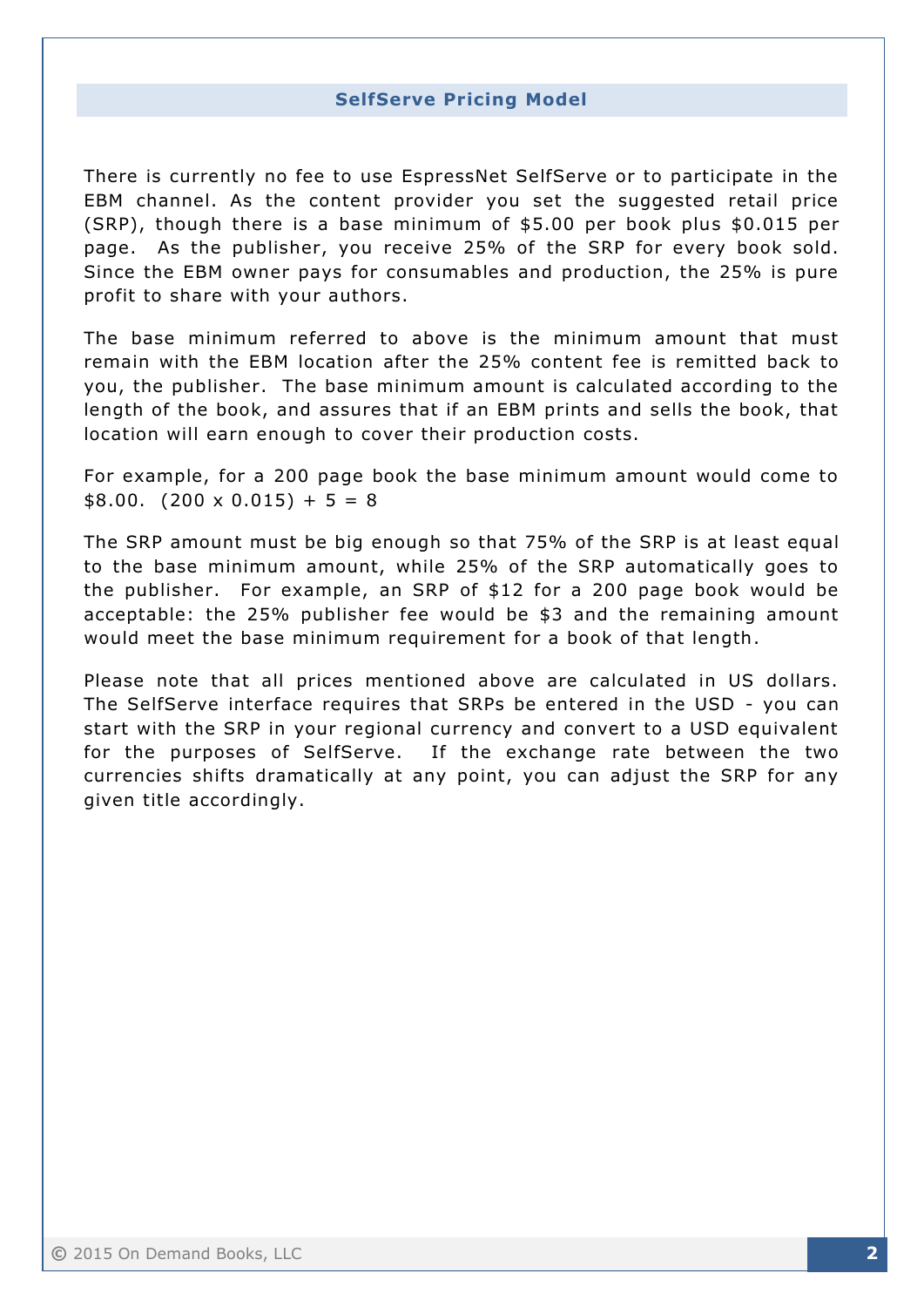## **Bookblock**

The bookblock consists of your book's interior pages. Your bookblock PDF should contain everything you want to include in your book – front matter, core text, back matter, blank pages, etc. – all in one PDF.

#### **Bookblock Physical Requirements**

- $\triangleright$  The bookblock will print out on double-sided Letter-sized or A4 sheets of paper one PDF page to one side of a sheet of paper. Excess margins will be trimmed off during the binding process.
- $\triangleright$  There are no paper-folding / signatures involved in the binding process.
- $\triangleright$  The bookblock can only be printed in black and white (no color on the interior pages).

#### **Trim Size**

| (width x height in inches) |                     |  |
|----------------------------|---------------------|--|
| Minimum                    | $4.5'' \times 5''$  |  |
| Maximum                    | $8'' \times 10.5''$ |  |

Because of the way the book is bound, the maximum trim size for a book changes depending on the page length. If your book is longer than 150 pages, refer to the list below to find the maximum trim size.

| <b>Page Length</b> | Max trim width x height |                     |
|--------------------|-------------------------|---------------------|
| Up to 300 pages    | $8'' \times 10.5''$     | 20.32 cm x 26.67 cm |
| Up to 400 pages    | $7.875'' \times 10.5''$ | 20.00 cm x 26.67 cm |
| Up to 500 pages    | 7.75" x 10.5"           | 19.69 cm x 26.67 cm |
| Up to 600 pages    | $7.6'' \times 10.5''$   | 19.30 cm x 26.67 cm |
| Up to 700 pages    | $7.5'' \times 10.5''$   | 19.05 cm x 26.67 cm |
| Up to 800 pages    | $7.5'' \times 10.5''$   | 19.05 cm x 26.67 cm |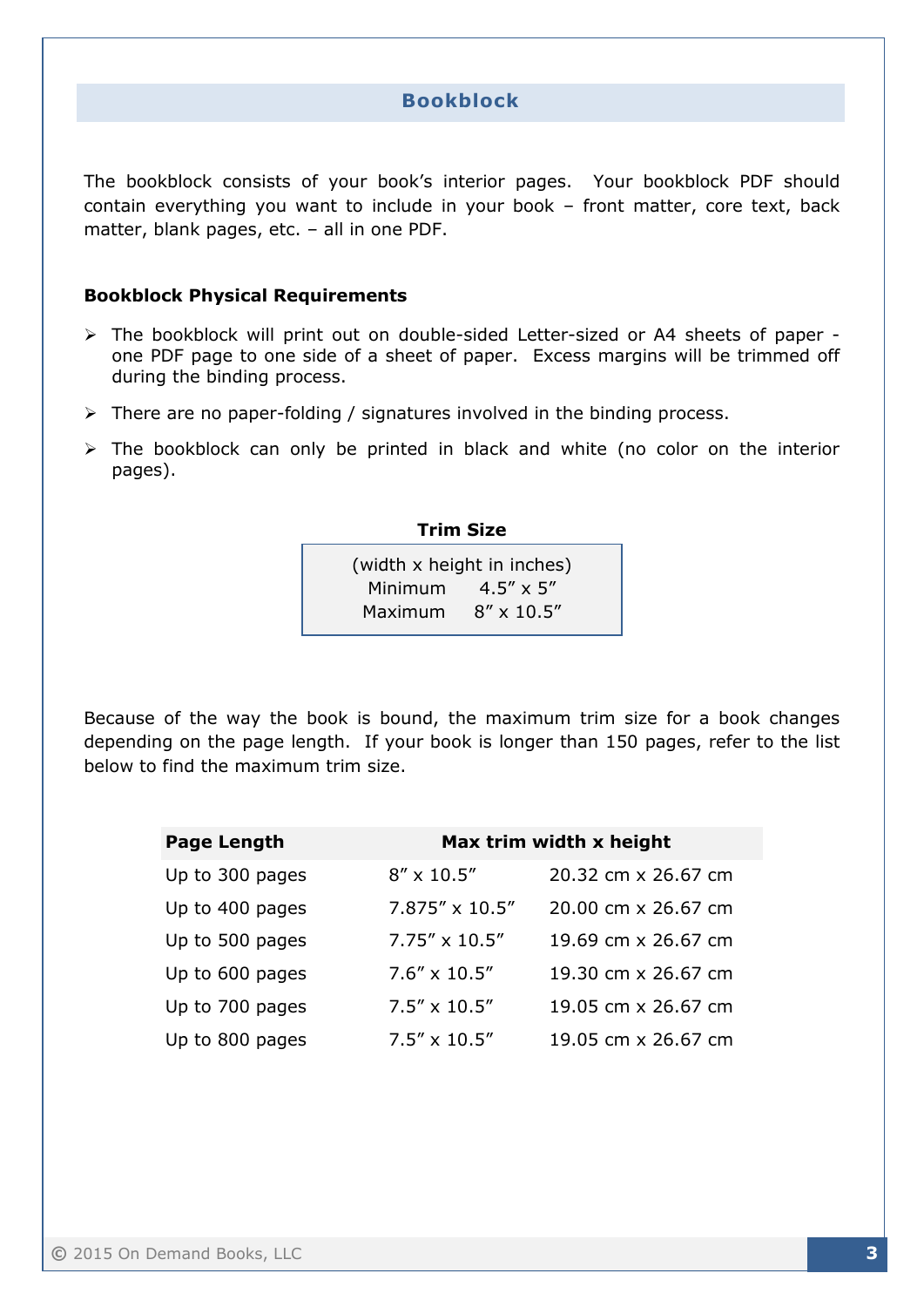## **Page Length**

Minimum: 40 pages Maximum: 800 pages

Determining your Page Count:

For our purposes, a page refers to one PDF page or book page, *not* one sheet of paper. (There are two book pages to each sheet of paper, one on each side.)

Your bookblock PDF should be laid out accordingly – no double-page spreads or signatures.

Your final page count will be the total number of pages in your PDF document – your page count will not be limited to the paginated section of your book, but rather will include everything in the document (blank pages, dedications, about the author pages, etc.)

## **Bookblock PDF Layout Requirements**

The content *must* be centered within the PDF media box.

- $\triangleright$  Ideally the page size of your bookblock PDF should match the intended trim size for your book.
- $\triangleright$  We can also accept content that is centered within a Letter or A4-sized PDF, as long as the content is properly formatted to match your book's trim size.
- We *cannot* accept PDFs laid out in double-page spreads.

No crop / registrations marks are necessary, but they are acceptable.

When generating a PDF, it is important to choose a format that is tied to a tight ISO spec.

- For best results, please submit all files in **PDF/X-1a:2001** format.
- $\triangleright$  If you generate PDFs using Standard conversion settings, the document fonts may not be properly embedded, and transparencies may not be properly flattened. We cannot be held responsible for printing errors resulting from poorly formatted PDFs.
- $\triangleright$  If you are unable to generate a PDF/X-1a compliant file, the next best option is PDF/A.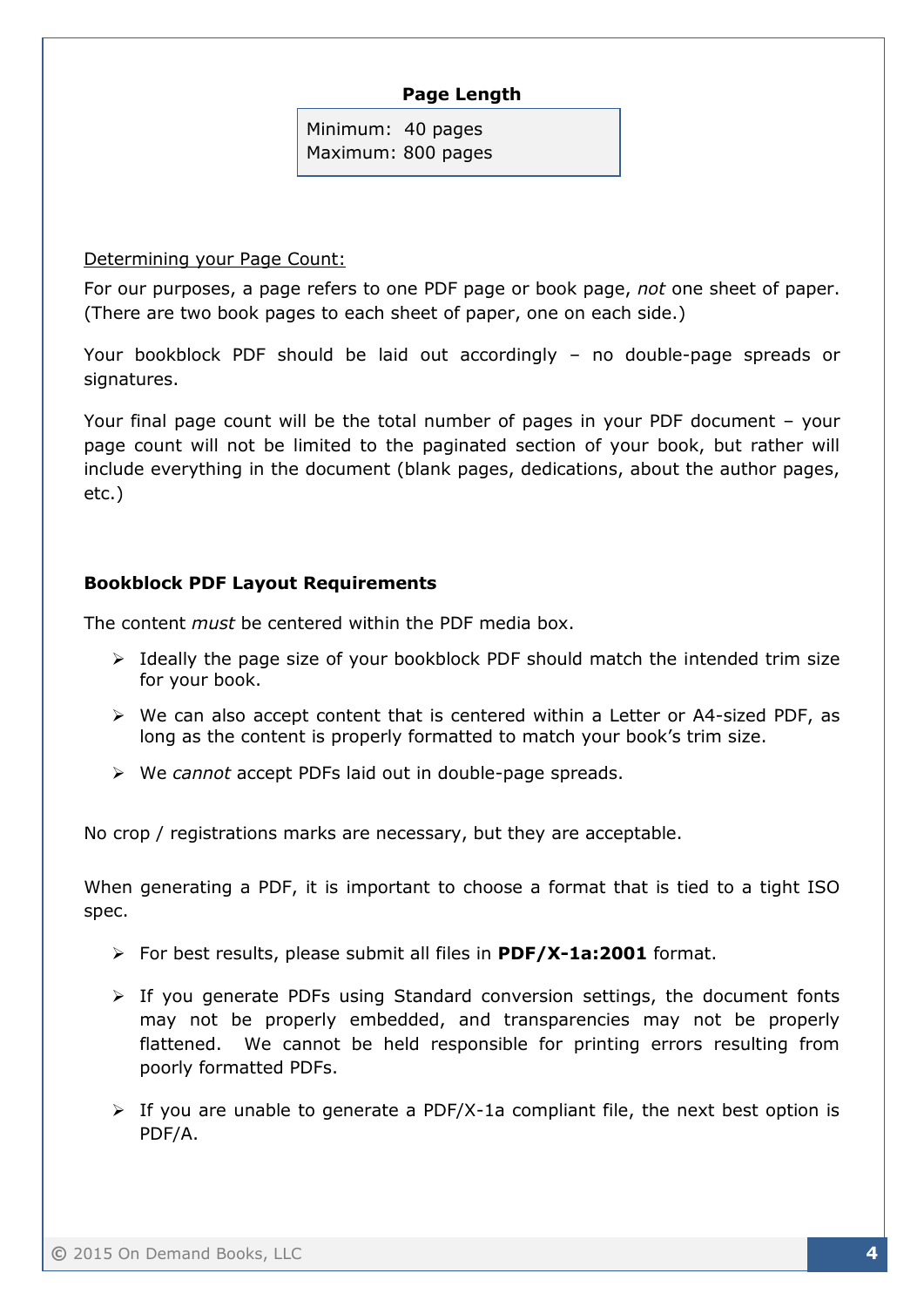## **Cover File**

## **Cover Physical Requirements**

- $\triangleright$  The cover can be in color (it will print on a full-color inkjet).
- $\triangleright$  Nothing can print on the interior side of the front or back cover.
- $\triangleright$  The cover cannot have flaps that fold inside the book.
- $\triangleright$  Maximum dimensions of your cover image cannot exceed 16.75" x 10.5".

### **Cover PDF Layout Requirements**

For layout purposes, your cover is the back  $+$  spine  $+$  front of your book, laid out as a single landscape-oriented image. It will be printed on a Tabloid or A3 sheet of coverstock, which will wrap around the printed bookblock and be trimmed down to the book's trim size.

The content *must* be centered within the PDF media box.

 $\triangleright$  The cover image should be centered vertically and horizontally within a landscapeoriented PDF document. The PDF document may be  $17'' \times 11''$  or it may be the size of the cover image (including bleed).

The image must contain at least 0.125" to 0.25" bleed on all sides

No crop / registrations marks are necessary, but they are acceptable.

#### Calculating Spine Width

For your book to print properly on the Espresso Book Machine, the spine width of your cover design must be compatible with the interior paper used to print it.

To calculate the spine width, you'll need your page count and the PPI (Pages per Inch) of the paper you're using. You'll also need to determine whether you're using cream or white paper.

- $\triangleright$  The PPI value for our standard cream paper is 434.
- $\triangleright$  The PPI value for our standard white paper is 526.

The formula for calculating spine width:

page count  $\div$  PPI = spine width in inches

So the spine width for a 250 page book printed on our standard cream paper would be

 $250 \div 434 = 0.576''$